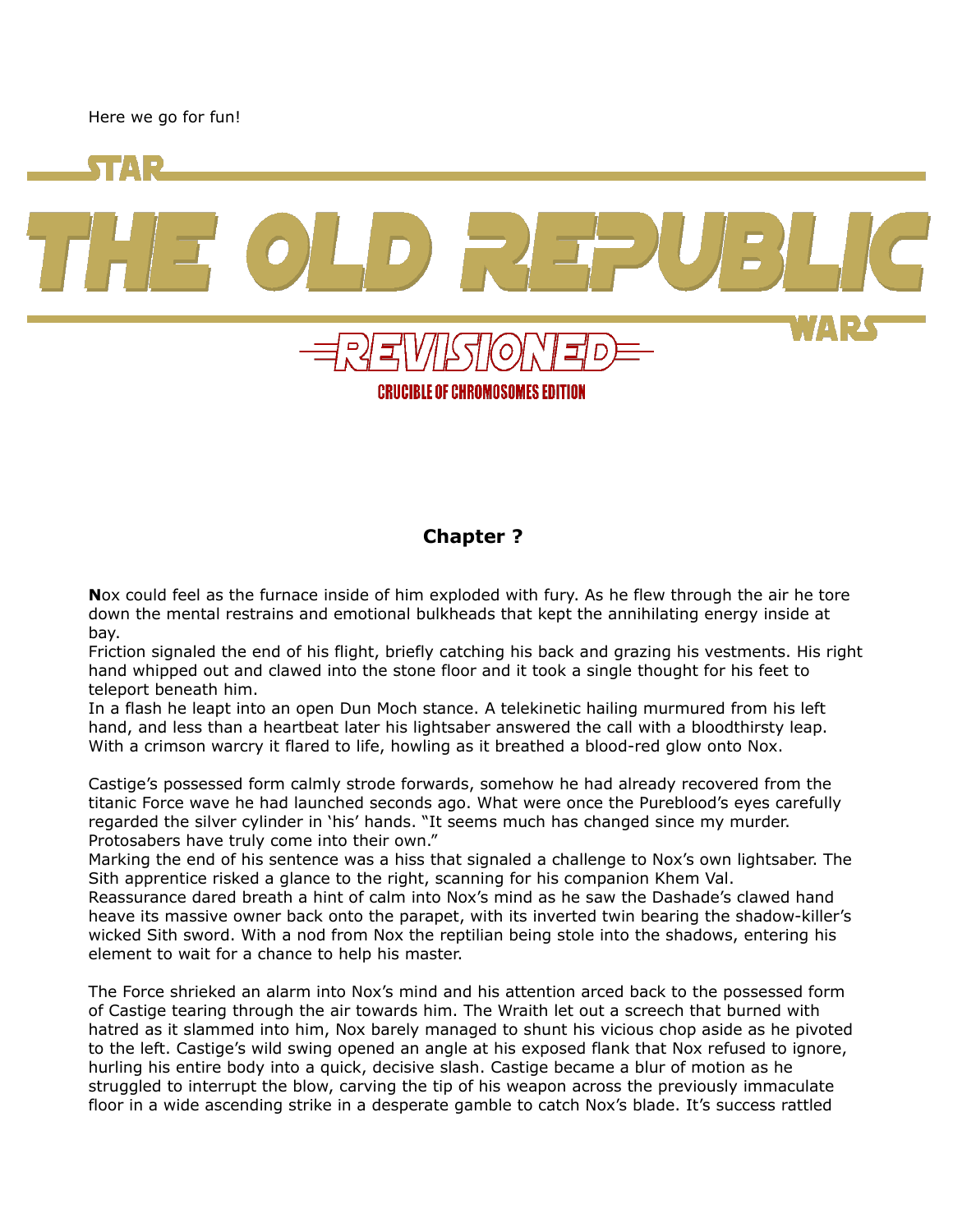Nox's left arm and he felt as the tendons and bones screamed, threatening to snap and break under the weight of the blow.

Nox recoiled and shoveled the pain into his mental furnace. Crackling rage pulsed in his every fiber and he channeled it into his limbs, his legs launched him into a retreating backflip as his blade fled from Castige's guard-shattering counterattack.

He landed squarely on his feet in a deep crouch two meters from his opponent, his left hand white knuckling its crimson charge as he prepared for Castige's advance.

Castige's blows were too strong, too powerful, to contend with. Electric rage flashed across Nox's eyes at the thought of it, but it was true. Nox couldn't match him blow for blow now that whatever or whoever the ancient Sith was had stolen his body.

But he was far from helpless. A lightning fast replay of seconds earlier blitzed through his head, his mind's eye dissecting every last frame down to the angle of the tile-hewing slash to the trajectories of droplets of sweat fleeing Nox's brow.

The Wraith granted Castige strength yes, but was there a cost?

Color seemed to leave the world as Nox focused and studied the obsidian Pureblood's approach, spacetime freezing the battle in stasis as Nox's mind worked.

Castige's stance was defensive, his weapon's hilt was practically pinned against his left hip and the blade pointed out, staring Nox down and daring him to approach it. It was all wrong. At knowing *Castige*, it was.

Memories forced themselves into Nox's vision.

*He was suddenly back at the Temple's open entrance, watching as the pureblood Sith engaging a pair of insane workers. The first he dispatched with a diagonal cleave that bisected him at the shoulder, all it took to end the other's was a leaping thrust that burned a hole through his heart. Castige reflexively dropped back in his stance, a one-handed grip characterized by whipping flourishes that practically screamed for Nox to take out the Sith's throat.* The Wraith's words echoed into the back of his skull. *Much has changed since my murder.*

And with that, the final piece clicked into place. *The spirit isn't empowering him. It's using him*. And apparently it had no clue how to use a lightsaber.

Castige's flawed stance was a relic of the past, a defensive pose dedicated to safeguarding the protosaber's biggest weakness, the life-giving power cable bridging the gap between the weapon and its battery pack.

The Wraith's own instincts and experience was fighting against him now.

Nox took a moment to glance at the parapet's edge where Khem Val had disappeared, but all he saw were the stone gashes marking where he hauled himself up from. A flicker in the far corner of his eye confirmed his hopes.

He didn't bother fighting the smile. The Force was on his side again.

Nox dropped the open and inviting Dun Moch stance for the more reserved and loose Dun Hask, and once again let himself bask in the inferno raging inside of him. He'd need that Fury to survive this next exchange.

He matched Castige's stride as he advanced, letting the engulfing flames of fury boil his blood. His jaw muscles tightened like a durasteel vice and it felt like a pressure cooker was about to go off inside of his skull.

The Wraith seemed pleasantly surprised. "Oh so you're approaching m-!"

A flash of crimson action silenced the Pureblood, and their blades cursed sparks at eachother as they shrieked and clashed with eachother's plasmic edge. Nox didn't give his opponent an inch of ground as he disengaged, instead ducking under Castige's hissing riposte and cast a jab at his midsection. Castige attempted to bat aside the weak yet potentially deadly stab but instead found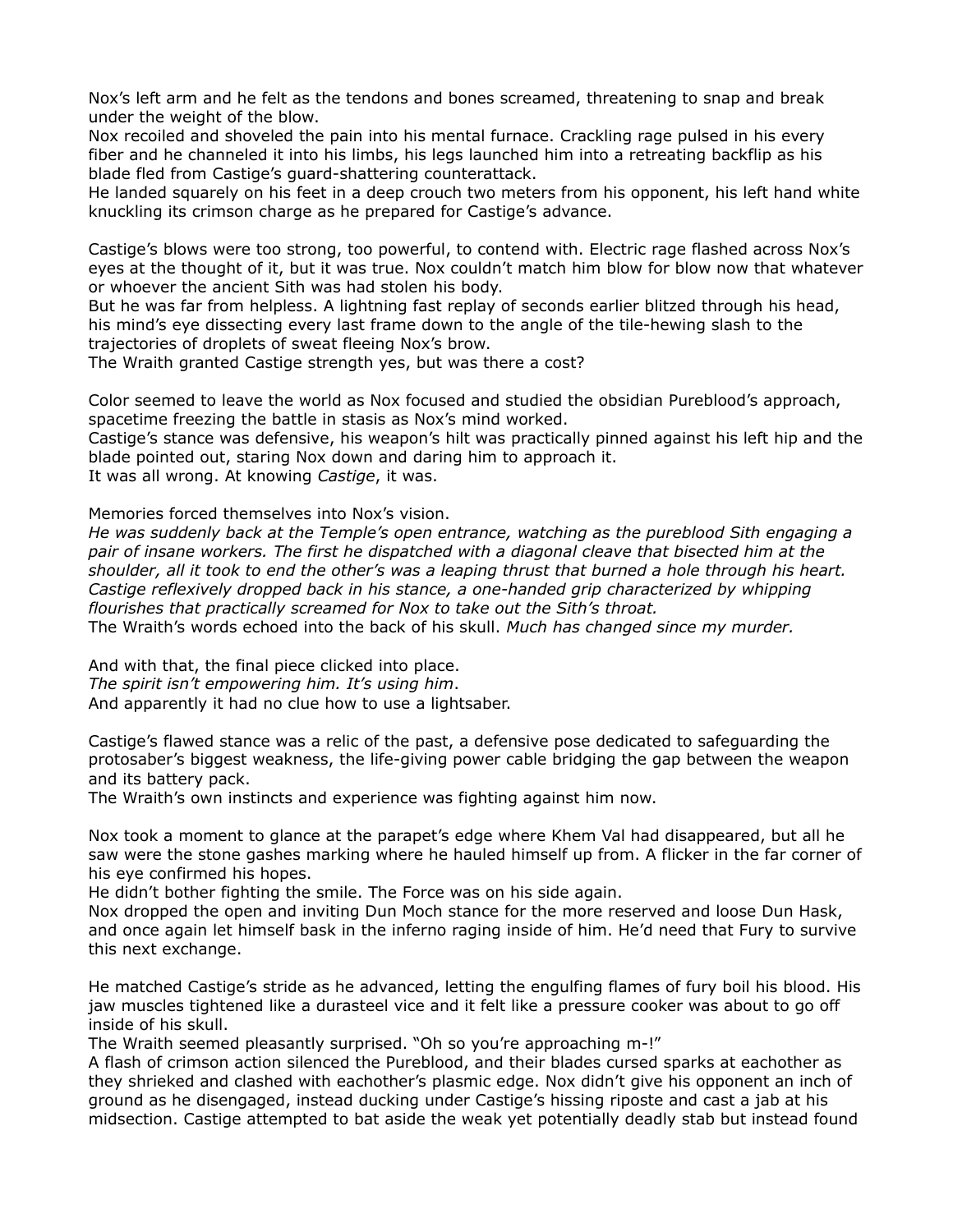himself outmaneuvered as Nox's blade dove below the other man's defensive sweep, transferring his momentum into a more dedicated arc at Castige's throat. A roar of frustration from the Wraith bellowed out from the Pureblood's lips as he battered Nox's blade aside, launching into a ragefueled flurry of devastating cleaves and hacks.

Each heartbeat was like a concussion grenade detonating in Nox's ears as he struggled to stay alive, he refused to block a single strike and instead angled his blade into parries and shunts whenever he could, launching Castige's vicious assaults out and away from him. What he couldn't (or wouldn't) parry he ducked and danced around, savoring the thrilling sensation of a lightsaber missing its mark (his head) by mere millimeters. Rage crackled inside of his chest as he was pushed back and back, closer and closer to the parapet's edge.

But he held it in check, feeling as it grew and slammed against his willpower. Just another second, just one more.

Surprise seized his heart in its frigid vice as his heel felt the ground disappear from under it. Behind him was solid nothing for thirty meters, nearly a hundred feet of air before the Temple's bedrock foundation caught him.

Castige saw this and knew that his prey had nowhere else to go and seized his chance with a bloodcurdling cry, smacking Nox's blade aside before charging up a massive downward chop that'd split Nox in two.

And then, the clock ticked.

Rage once more arced through Nox's limbs and his heart beat anew, pumping magma into his limbs as the chop fell.

Nox's blade blitzed into action, flying into an angled two-handed drop parry across its master's back. Castige's blow slammed into it like a furious rancor but all it did was skip across the angle straight into the lip of the parapet.

Nox flew into a counterattack, viciously swinging his arms, shoulders, torso, everything, into a horizontal slash racing towards Castige's right flank.

The Wraith realized his folly and flew into action, channeling his missed chop into a lightning-quick defensive slash he must've prayed would halt Nox's blade.

Just as expected.

Nox threatened to crack his own teeth has he bit down even harder, yanking his upper body off course and into a sudden right lean, relinquishing his saber to his right hand as it leapt above Castige's, throwing the rest of his body into a one-handed hack between the Pureblood's head and shoulder.

The possessed Sith's reaction came like lightning. Too bad even that was too slow.

Nox felt a surge of pride and bloodlust-driven ecstasy as he felt the saber bite into his opponent, Castige reared away from the lightsaber but it wasn't enough.

His left pauldron buckled and relinquished a searing chunk of itself to the crashing blade, which gnashed away at his torso as it streaked downwards.

A black fissure had been struck into Castige's torso, charred from shoulder to stomach in a diagonal streak.

Nox wasn't done. He moved like like an Echani blade dancer on spice, ducking a slow but agonyfueled sweep and launching a flurry of his own against the now backpedaling Sith.

The Wraith was seemingly helpless, no matter how many blows he narrowly deflected or viciously battered aside, Nox refused to stop advancing.

A dark whisper from the Force cast the future into Nox's mind and he steeled himself for the onslaught he knew was coming.

Stars exploded into view as a sudden punch rocketed from Castige's right hand, catching Nox just below the nose, shooting a salvo of red-hot knives of pain into his skull.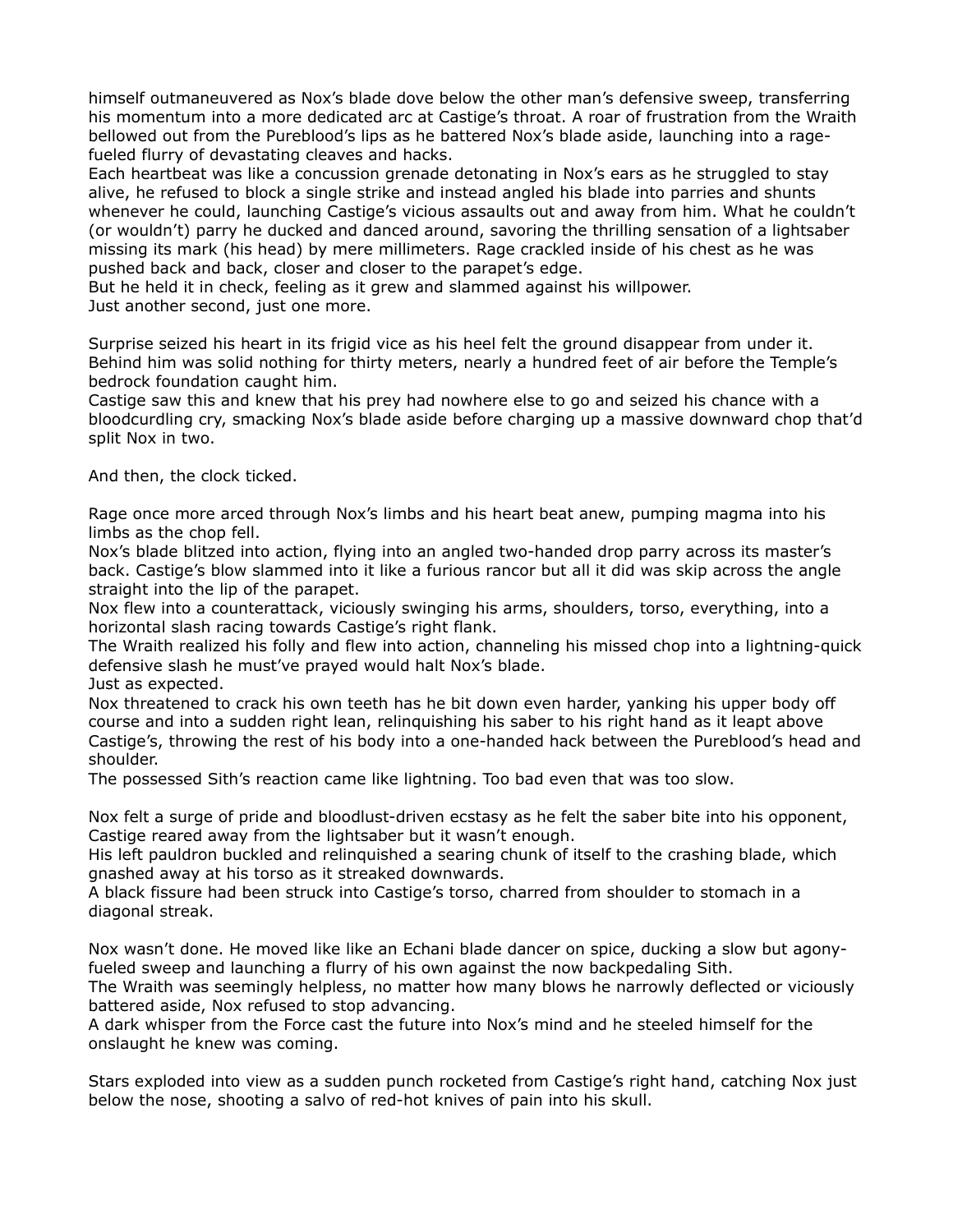Pressing the advantage, the possessed Pureblood seemingly learned his lesson regarding big, heavy chops and instead launched a quick jab with his blade at Nox's heart.

Nox had thought of twelve different counters to the stab, but only one had a special place in his heart.

Nox pivoted on the tip of his foot and threw himself into a spin, hurling himself away from the humming red blade while deactivating his own. Castige's face turned from one of triumph to bruised and bloody when the pommel of Nox's lightsaber came crashing against his it. Nox respected the reflexive jab Castige's body launched at him the moment his pommel connected, but he too had muscle memory, and his neck yanked him clear of the swing at the last possible moment.

This was the Wraith's biggest mistake, challenging Nox to a brawl. The retort to Castige's missed punch came in the form of a vicious cross to his open throat, sparking a wide-eyed response from Castige and a frantic crosscut at his opponent's head. Nox's lightsaber leapt back into the fray with a flourish, catching and driving Castige's blade towards the ground. The Pureblood was weakening, and Nox could feel it.

The Sith apprentice calculated his chances at landing an elbow strike on the Sith's face when he felt a sudden surge of dark energy swell from his opponent.

Realization slapped Nox and he immediately broke off from the bladelock and swerved away. Where his head had been a heartbeat ago erupted with a violent clap of invisible might, and a sizable crack sprung up in the face of the statue of the ancient Sith Lord Ergast below.

Nox had almost forgotten the magnitude of the raw power the Wraith wielded. Yet *another* advantage he couldn't contend with head to head.

Well, he'd been doing well so far, maybe it wouldn't be so bad.

Nox landed in a crouch a meter from Castige, stealing a glance at his foe and trying to guess what was coming next.

There was no need to guess, he could *feel* it.

The air around the possessed Sith crackled and writhed with power, the second Nox felt it he was in motion again. A bolt of purple rage thundered from Castige's splayed out fingers, vaporizing a chunk of the stone parapet Nox had occupied a second earlier.

Nox's head burned with anger as he cursed his stupidity, he'd jumped *away* from Castige. Now he was halfway across the parapet, ten meters from Castige, and the gap had only widened. The Wraith had probably hoped this would happen.

More fury thrummed alongside blood in his ears as he felt another surge of Dark side power radiated off his quarry.

He didn't bother looking, the alarms ringing in his skull and the warning screeches from the Force (not to mention common sense) told him what was coming. Nox channeled every ounce of emotion, every sliver and shard of hatred, into his legs as he once again threw himself to the side. Too slow.

A single tendril of jolting lightning struck him in the calf, erupting volcanic agony through his entire leg and triggering a series of twisting convulsions that threatened to tear him in half. He'd never felt pain like *this*.

Nox crashed shaking onto the stone floor, grappling with a gundark of pain threatening to crush him into darkness.

But Nox was a Sith. No beast, physical or mental, would best him. His elbows found themselves grinding against the smooth ground as he forced himself up, devouring the agony shrieking in his body and allowed the resulting fury to spark strength into his limbs.

He struggled back up to his feet, both physically struggling to make his feet obey him while mentally wrestling with the fact that things had turned so quickly.

*One mistake*. That's all it had taken. Had Nox stayed in lightsaber range, had he been quick enough to land that elbow, ah feth it he couldn't do this.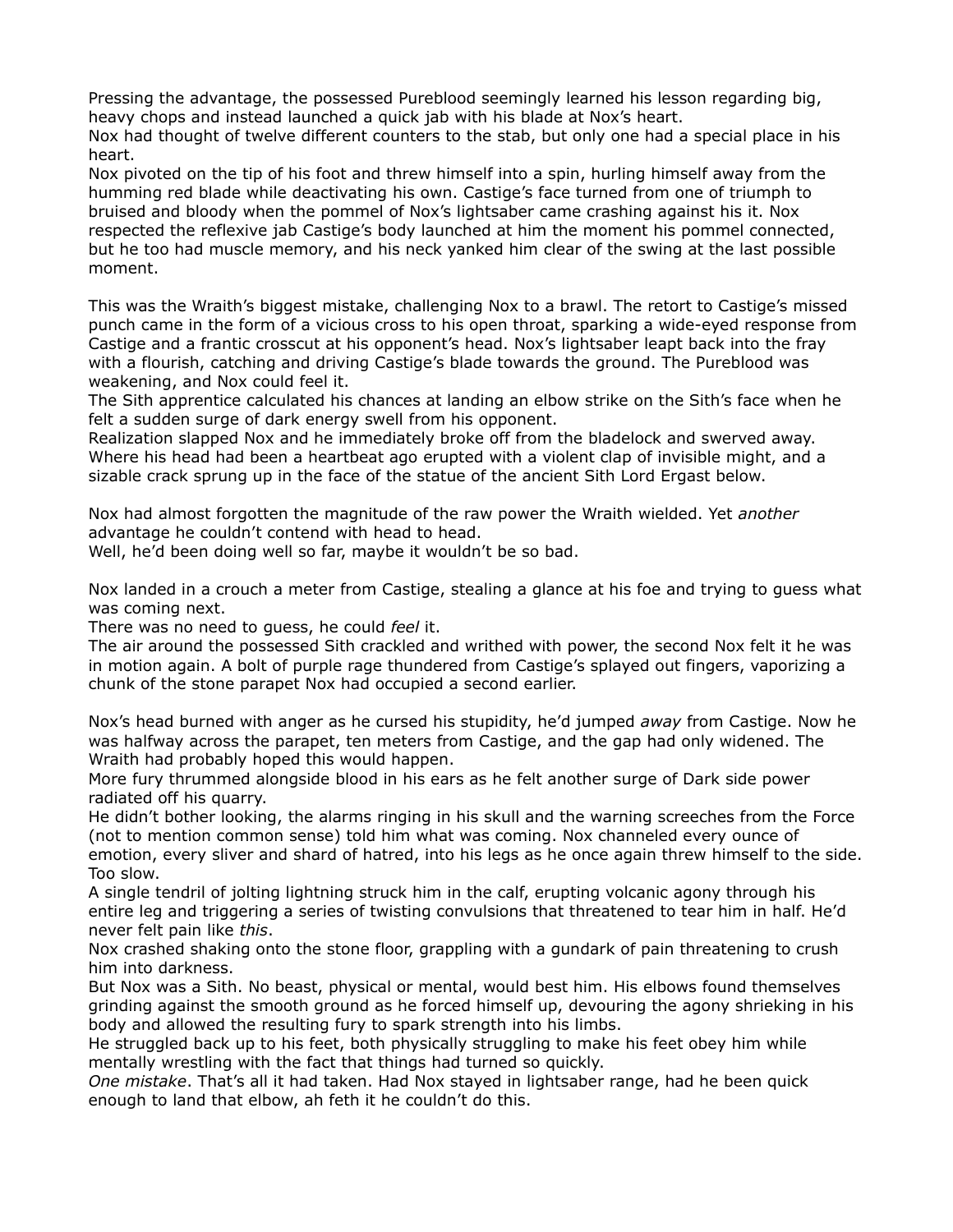Considering all the what ifs and maybe possibilities wouldn't stop the Wraith from turning his corpse into a dehydrated husk.

Only he could stop that.

He felt as the Wraith, nestled comfortably inside of Castige's bruised and bloodied body, gathered his power once more.

Nox watched as the air around him began to whistle and crack. Soon and odd arc or two began to spit out from his form, and the very space around him seemed to depress and warp ever so slightly.

Nox could feel it. This one was identical to the last.

And all it took was brushing against that one to drop Nox to the ground.

Nox decided that if the Wraith was going to sit back and gather himself, then he might as well. He glared straight into Castige's possessed eyes. They still burned with the amber glow of the Dark side, that much had stayed.

But they were empty. The pride, the smugness, every unique and defining aspect that twisted Castige into the insufferable cunt he was had been gutted from him, transforming him into the Wraith's despicable puppet.

And the *Wraith.*

Some pathetic backwater second-rate Sith weak enough to get himself killed yet to stupid to admit it, clinging to whatever stack of remains more dust than bone by now. What was his plan? Shock Nox to death of course, but what after that?

Was he going to convert the Dark Temple into his own fortress, his own *palace?* Was he going to transform the hordes of skulking insane wretches lost to its depths into an army and storm Dromund Kaas itself?

Or was he going to resume Castige's life, returning to Vowran's side like the obedient lapdog he had possessed.

*Vowran.* Thinking of the decrepit Dark Councilor made Nox's choler shoot to the top of throat. Old, useless, weak, even Nox, a mere Sith apprentice, could snap him in half. And speaking of apprenticeship, *Baras*.

Nox's seething halted, his mind and emotions frozen in carbonite-like stasis for a moment. How would Baras react to this?

How would that infuriating, worthless, scheming kark too lazy and meek to get his own hands dirty react to Nox's demise?

How would he handle this?

*What would my master do?*

Well, for starters, he'd send his apprentice to handle it. It was a good thing Nox was already there.

A flicker of movement behind Castige caught Nox's attention, it was as if the very shadows themselves stirred for a moment.

Then understanding dawned on Nox.

And once more, he smiled.

The flood of anger crashed against him once again, fury scorched and burned in his bones, rage crackled through his body, and hatred focused it all. Nox had one last trick, one final gamble.

The Wraith too was finally ready.

Nox watched as Castige's arms shook and his fingers convulsed as he finally brought his power to bear.

The green-tinted chamber exploded into violet and a vicious wave of crackling lightning crawled across the parapet, each time it struck the floor it crawled across a new series of vicious fissures